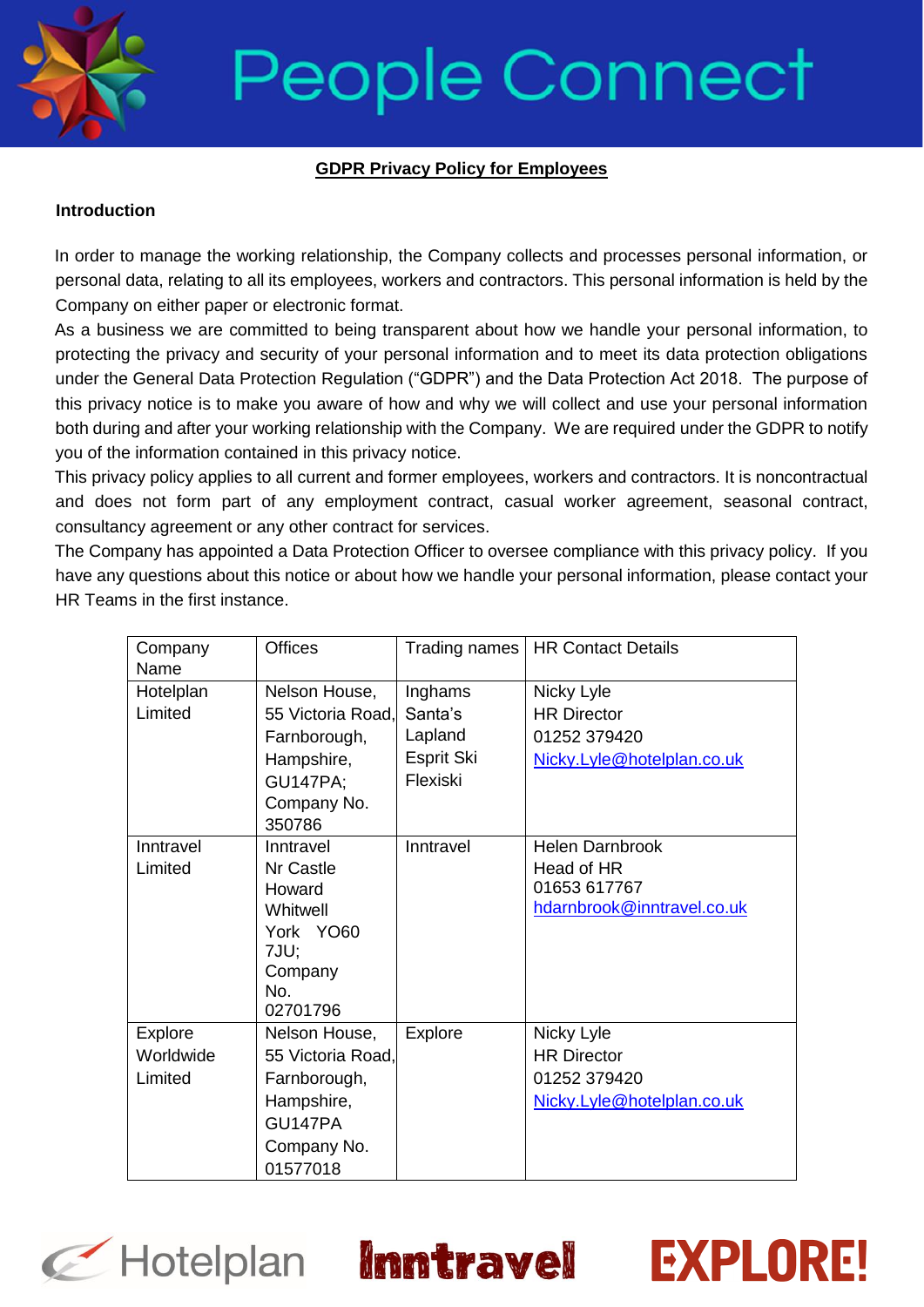#### **Data protection principles**

Under the GDPR, there are six data protection principles that the Company must comply with. These provide that the personal information we hold about you must be:

- 1. Processed lawfully, fairly and in a transparent manner.
- 2. Collected only for legitimate purposes that have been clearly explained to you and not further processed in a way that is incompatible with those purposes.
- 3. Adequate, relevant and limited to what is necessary in relation to those purposes.
- 4. Accurate and, where necessary, kept up to date.
- 5. Kept in a form which permits your identification for no longer than is necessary for those purposes.
- 6. Processed in a way that ensures appropriate security of the data.

The Company is responsible for, and must be able to demonstrate compliance with these principles. This is called accountability.

#### **What type of personal information do we collect about you?**

Personal information is any information about an individual from which that person can be directly or indirectly identified. It doesn't include anonymised data, i.e. where information that can identify someone has been removed. There are also "special categories" such as personal information and information on criminal convictions and offences, which require a higher, level of protection. This is due to it being of a more sensitive nature. There are special categories of personal information that can be collected. For our purposes we may collect information about an individual's racial or ethnic origin, religious or philosophical beliefs and health.

The Company collects, uses and processes a range of personal information about you. This may include (as applicable):

- your contact details, including your name, address, telephone number and personal e-mail address  $\Box$ your emergency contact details/next of kin
- your date of birth
- your gender
- your marital status and dependants
- the start and end dates of your employment or engagement
- recruitment records, including personal information included in a CV, any application form, cover letter, interview notes, references, copies of proof of right to work in the UK documentation, copies of qualification certificates, copy of driving licence and other background check documentation
- the terms and conditions of your employment or engagement (including your job title and working hours), as set out in a job offer letter, employment contract, written statement of employment particulars, casual worker agreement, consultancy agreement, pay review and bonus letters, statements of changes to employment or engagement terms and related correspondence
- details of your skills, qualifications, experience and work history, both with previous employers and with the Company
- your professional memberships
- your salary, entitlement to benefits and pension information
- your National Insurance number

### C Hotelplan Inntravel EXPLORE!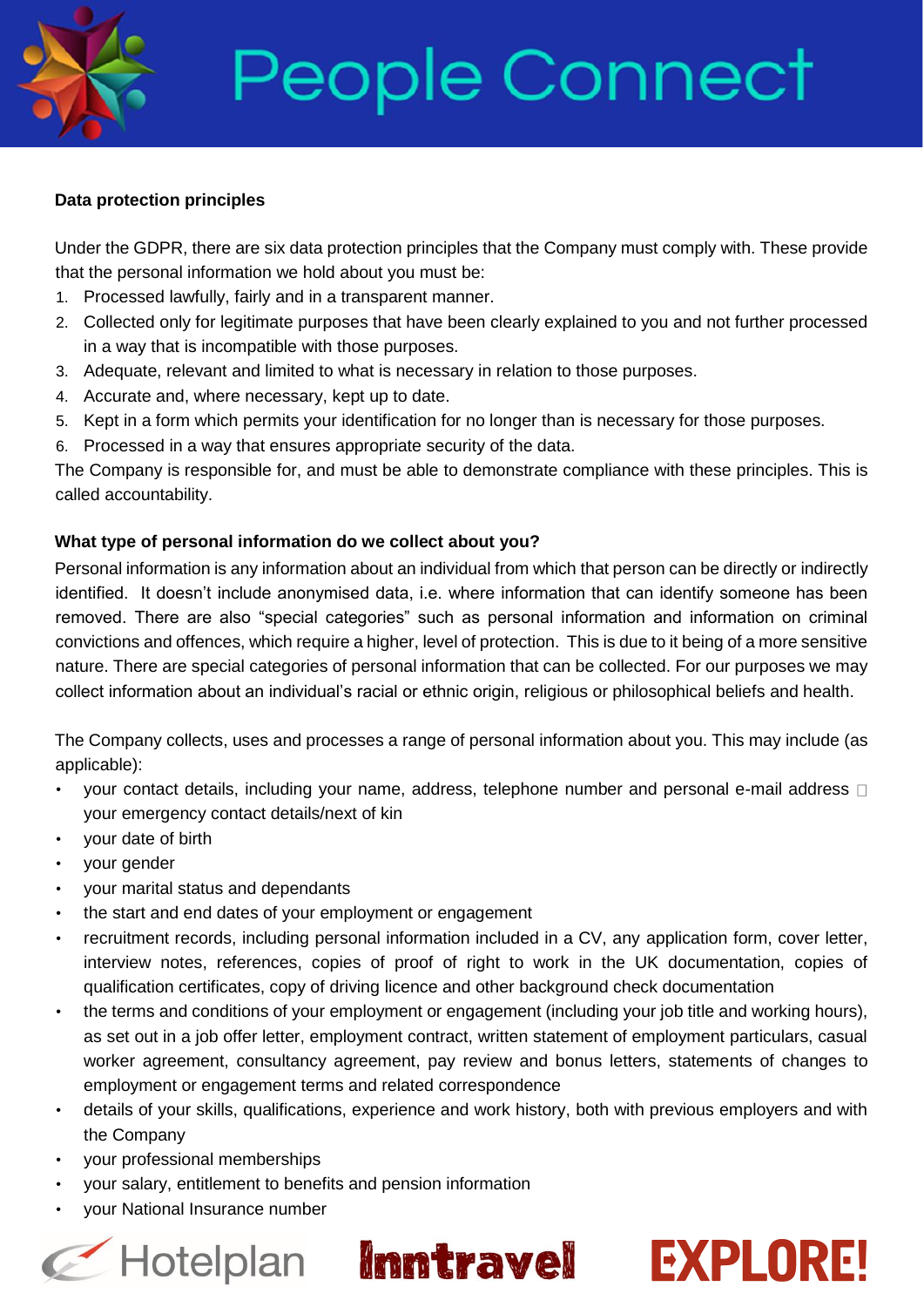

- your bank account details, payroll records, tax code and tax status information
- any disciplinary, grievance and capability records, including investigation reports, collated evidence, minutes of hearings and appeal hearings, warning letters, performance improvement plans and related correspondence
- appraisals, including appraisal forms, performance reviews and ratings, targets and objectives set  $\Box$ training records
- annual leave and other leave records, including details of the types of and reasons for leave being taken and related correspondence
- any termination of employment or engagement documentation, including resignation letters, dismissal letters, redundancy letters, minutes of meetings, settlement agreements and related correspondence
- information obtained through electronic means, such as swipe-cards or clocking-in card records
- information about your use of our IT systems, including usage of telephones, e-mail and the Internet
- photographs

The Company may also collect, use and process the following special categories of your personal information (as applicable):

- information about your health, including any medical condition, whether you have a disability in respect of which the Company needs to make reasonable adjustments, sickness absence records (including details of the reasons for sickness absence being taken), medical reports and related correspondence
- information about your racial or ethnic origin, religious or philosophical beliefs
- information about criminal convictions and offences

### **How do we collect your personal information?**

The Company may collect personal information about employees, workers and contractors in a variety of ways. It is collected during the recruitment process, either directly from you or sometimes from a third party such as an employment agency or known person to you as a referral. We may also collect personal information from other external third parties, such as references from former employers, information from background check providers, information from credit reference agencies and criminal record checks from the Disclosure and Barring Service (DBS).

We will also collect additional personal information throughout the period of your working relationship with us. This may be collected in the course of your work-related activities. Whilst some of the personal information you provide to us is mandatory and/or is a statutory or contractual requirement, some of it you may be asked to provide to us on a voluntary basis. We will inform you whether you are required to provide certain personal information to us or if you have a choice in this when it is requested.

Your personal information may be stored in different places, including in Cascade, the Company's HR management system and in other IT systems, such as the e-mail system.





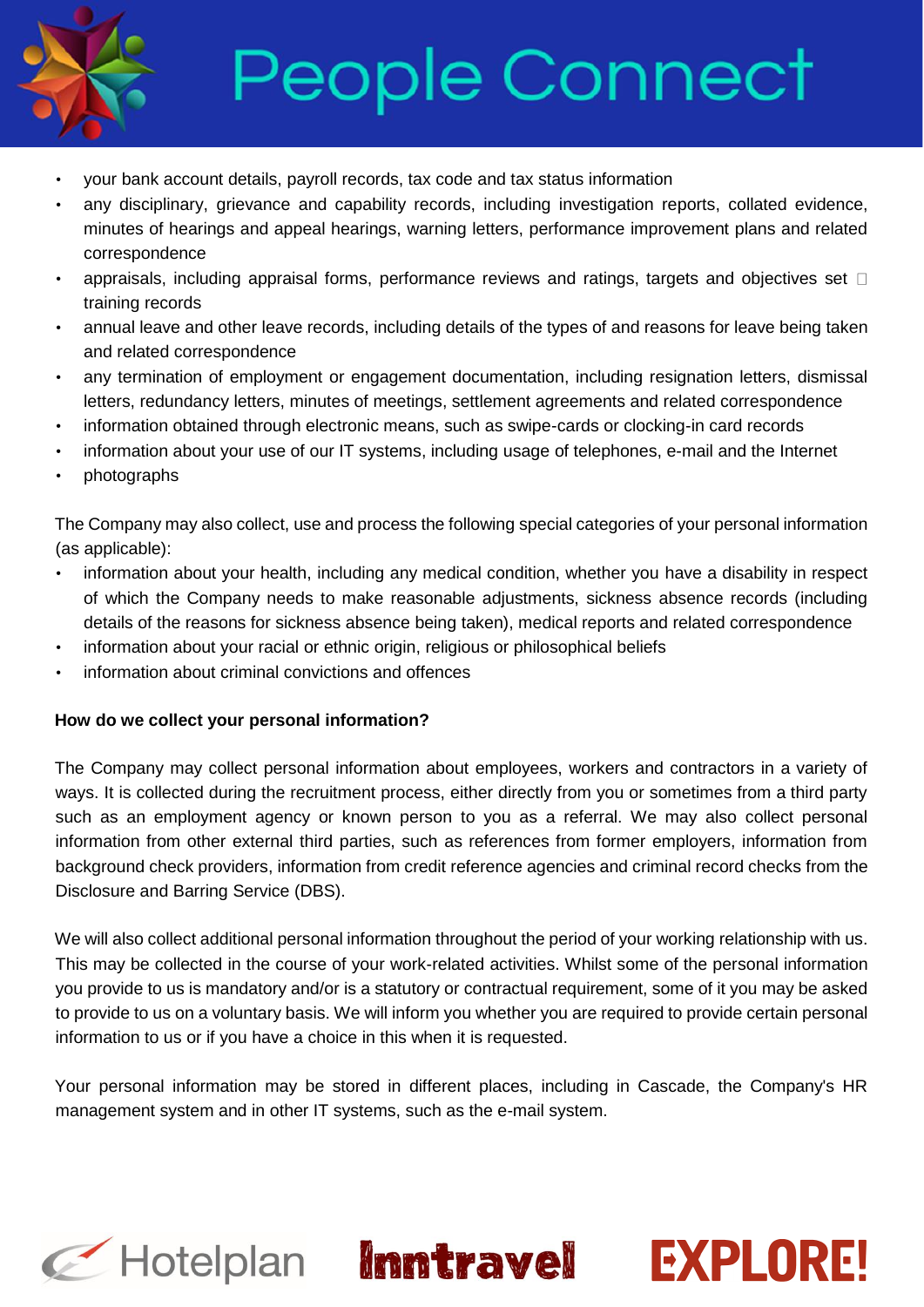#### **Why and how do we use your personal information?**

We will only use your personal information when the law allows us to. These are known as the legal bases for processing or what you will hear described as legitimate interests.

We will use your personal information in one or more of the following circumstances:

- where we need to do so to perform the employment contract, casual worker agreement, consultancy agreement or contract for services we have entered into with you
- where we need to comply with a legal obligation
- where it is necessary for our legitimate interests (or those of a third party), and your interests or your fundamental rights and freedoms do not override our interests

We may also occasionally use your personal information where we need to protect your vital interests (or someone else's vital interests).

We need all the types of personal information listed under *"What types of personal information do we collect about you?"* mainly to enable us to perform our contract with you and for us to comply with our legal obligations. In some cases, we may also use your personal information where it is necessary to pursue our legitimate interests (or those of a third party), provided that your interests or your fundamental rights and freedoms do not override our interests. Our legitimate interests include: performing or exercising our obligations or rights under the direct relationship that exists between the Company and you as its employee, worker or contractor; pursuing our business by employing (and rewarding) employees, workers and contractors; performing effective internal administration and ensuring the smooth running of the business; ensuring the security and effective operation of our systems and network; protecting our confidential information; and conducting due diligence on employees, workers and contractors. We believe that you have a reasonable expectation, as our employee, worker or contractor, that we will process your personal information.

The purposes for which we are processing, or will process, your personal information are to:

- enable us to maintain accurate and up-to-date employee, worker and contractor records and contact details (including details of whom to contact in the event of an emergency)
- run recruitment processes and assess your suitability for employment, engagement or promotion
- comply with statutory and/or regulatory requirements and obligations, e.g. checking your right to work in the UK
- comply with the duty to make reasonable adjustments for disabled employees and workers and with other disability discrimination obligations
- maintain an accurate record of your employment or engagement terms
- administer the contract we have entered into with you
- make decisions about pay reviews and bonuses
- ensure compliance with your statutory and contractual rights
- ensure you are paid correctly and receive the correct benefits and pension entitlements, including liaising with any external benefits or pension providers or insurers

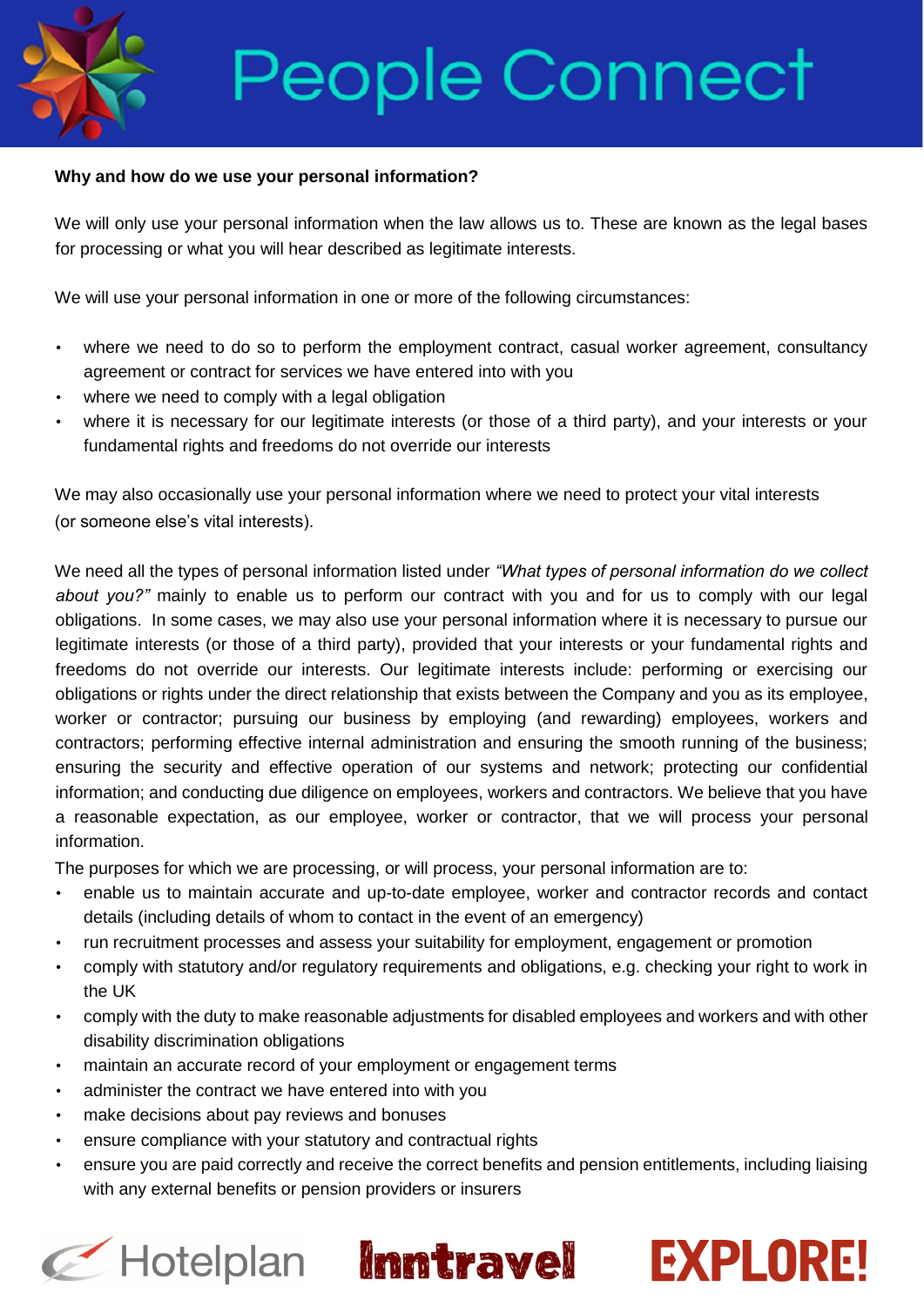

- ensure compliance with income tax requirements, e.g. deducting income tax and National Insurance contributions where applicable
- operate and maintain a record of disciplinary, grievance and capability procedures and action taken
- operate and maintain a record of performance management systems
- record and assess your education, training and development activities and needs
- plan for career development and succession
- manage, plan and organise work
- enable effective workforce management
- operate and maintain a record of annual leave procedures
- operate and maintain a record of sickness absence procedures
- ascertain your fitness to work
- operate and maintain a record of maternity leave, paternity leave, adoption leave, shared parental leave, parental leave and any other type of paid or unpaid leave or time off work
- ensure payment of SSP or contractual sick pay
- ensure payment of other statutory or contractual pay entitlements, e.g. SMP, SPP, SAP and ShPP
- meet our obligations under health and safety laws
- make decisions about continued employment or engagement
- operate and maintain a record of dismissal procedures
- provide references on request for current or former employees, workers or contractors, prevent fraud
- monitor your use of our IT systems to ensure compliance with our IT-related policies
- ensure network and information security and prevent unauthorised access and modifications to systems
- ensure effective HR, personnel management and business administration, including accounting and auditing
- ensure adherence to Company rules, policies and procedures
- monitor equal opportunities
- enable us to establish, exercise or defend possible legal claims
- produce statistical reports for Government bodies such as the HMRC or the Office of National Statistics reporting.

Please note that we may process your personal information without your consent, in compliance with these rules, where this is required or permitted by law.

### **What if you fail to provide personal information?**

If you fail to provide certain personal information when requested or required, we may not be able to perform the contract we have entered into with you, or we may be prevented from complying with our legal obligations. You may also be unable to exercise your statutory or contractual rights.

### **Why and how do we use your sensitive personal information?**

We will only collect and use your sensitive personal information, which includes special categories of personal information and information about criminal convictions and offences, when the law allows us to.

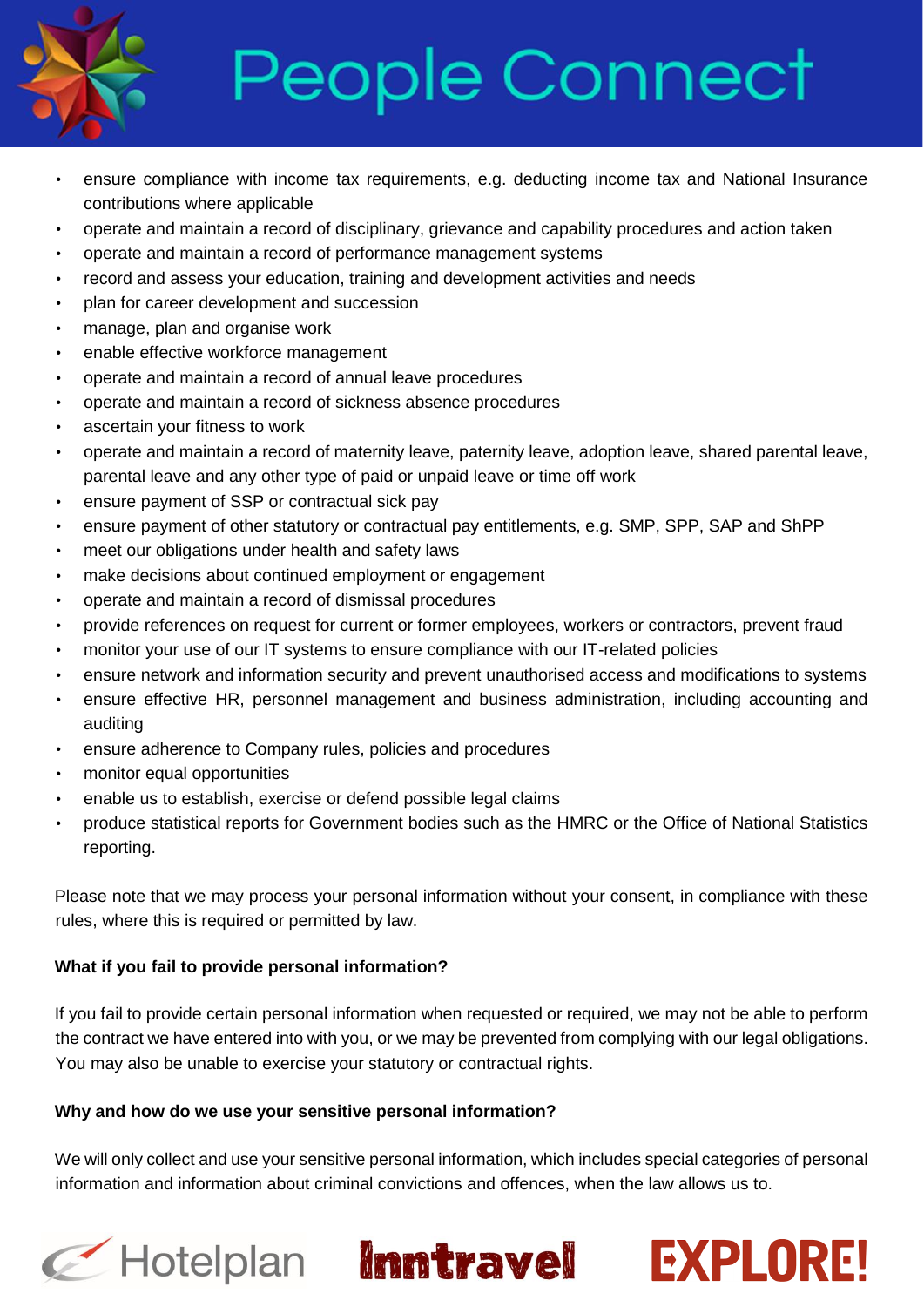

Some special categories of personal information, i.e. information about your health or medical conditions and information about criminal convictions and offences, is processed so that we can perform or exercise our obligations or rights under employment law or social security law and in line with our data protection policy. Information about health or medical conditions may also be processed for the purposes of assessing the working capacity of an employee or medical diagnosis, provided this is done under the responsibility of a medical professional subject to the obligation of professional secrecy, e.g. a doctor, and again in line with our data protection policy.

We may also process these special categories of personal information, and information about any criminal convictions and offences, where we have your explicit written consent. In this case, we will first provide you with full details of the personal information we would like and the reason we need it, so that you can properly consider whether you wish to consent or not. It is entirely your choice whether to consent. Your consent can be withdrawn at any time.

The purposes for which we are processing, or will process, these special categories of your personal information, and information about any criminal convictions and offences, are to:

- assess your suitability for employment, engagement or promotion
- comply with statutory and/or regulatory requirements and obligations, e.g. carrying out criminal record checks
- comply with the duty to make reasonable adjustments for disabled employees and workers and with other disability discrimination obligations
- administer the contract we have entered into with you
- ensure compliance with your statutory and contractual rights
- operate and maintain a record of sickness absence procedures
- ascertain your fitness to work
- manage, plan and organise work
- enable effective workforce management
- ensure payment of SSP or contractual sick pay
- meet our obligations under health and safety laws
- make decisions about continued employment or engagement
- operate and maintain a record of dismissal procedures
- ensure effective HR, personnel management and business administration
- ensure adherence to Company rules, policies and procedures
- monitor equal opportunities

Where the Company selects to process other special categories of personal information, i.e. information about your racial or ethnic origin, religious or philosophical beliefs and sexual orientation, this is done only for the purpose of equal opportunities monitoring and in line with our data protection policy. Personal information that the Company uses for these purposes is either anonymised or is collected with your explicit written consent, which can be withdrawn at any time. It is entirely your choice whether to provide such personal information.





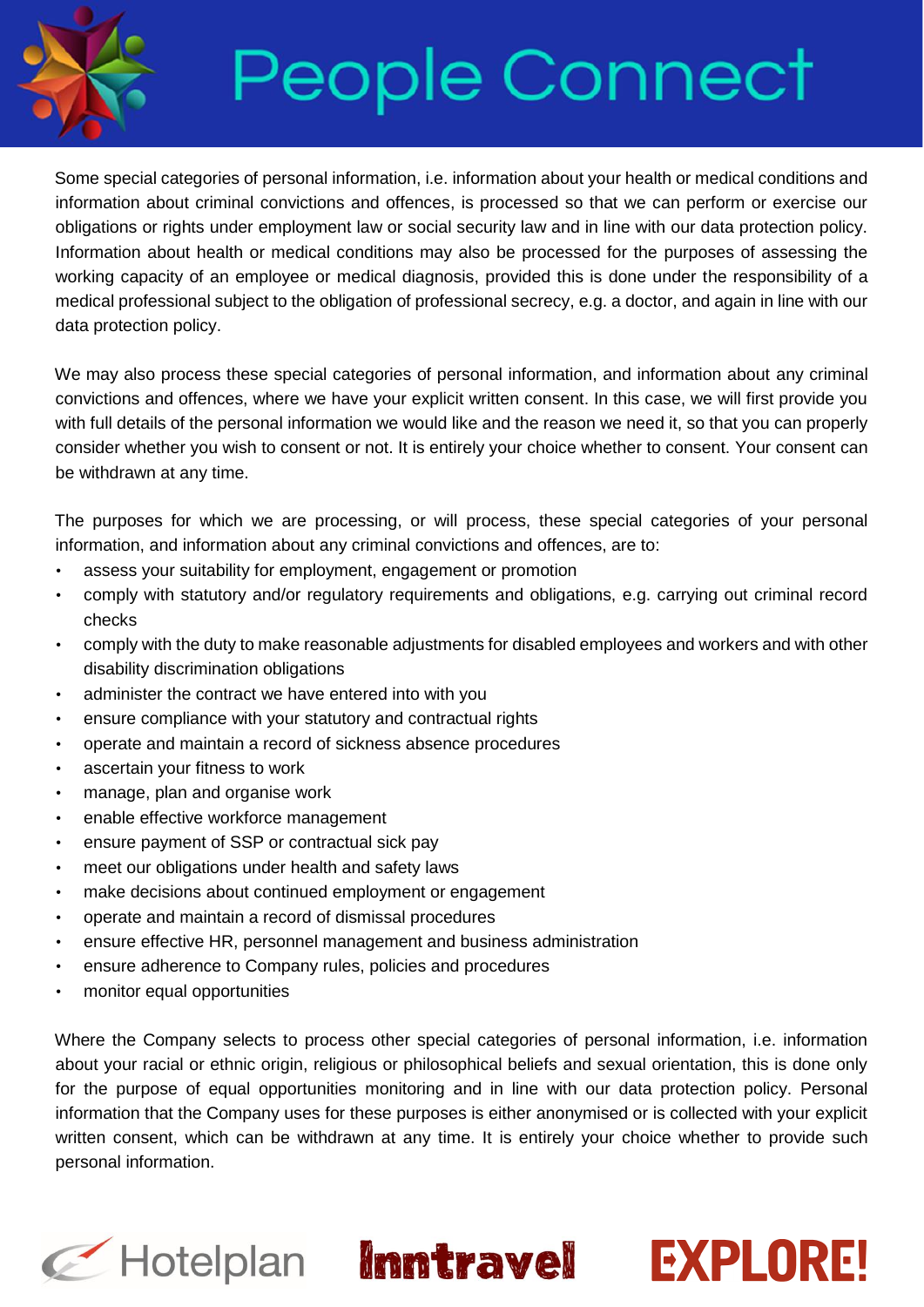

We may also occasionally use your special categories of personal information, and information about any criminal convictions and offences, where it is needed for the establishment, exercise or defence of legal claims.

### **Using It Differently or Change of Purpose**

We will only use your personal information for the purposes for which we collected it. If we need to use your personal information for a purpose other than that for which it was collected, we will provide you, prior to that further processing, with information about the new purpose, we will explain the legal basis which allows us to process your personal information for the new purpose and we will provide you with any relevant further information. We may also issue a new privacy policy to you. We will aim to do this at least 7 working days in advance of the change.

### **Who has access to your personal information?**

Your personal information may be shared internally within the Company, including with members of the HR department, payroll staff, your line manager, other managers in the department in which you work and IT staff if access to your personal information is necessary for the performance of their roles.

The Company may also share your personal information with third-party service providers (and their designated agents), including:

- external organisations for the purposes of conducting pre-employment reference and employment background checks
- payroll providers
- benefits providers and benefits administration, including insurers
- pension scheme provider and pension administration
- occupational health providers
- external IT services
- external auditors
- professional advisers, such as lawyers and accountants

The Company may also share your personal information with other third parties in the context of a potential sale or restructuring of some or all of its business. In those circumstances, your personal information will be subject to confidentiality undertakings.

We may also need to share your personal information with a regulator or to otherwise comply with the law.

We may share your personal information with third parties where it is necessary to administer the contract we have entered into with you, where we need to comply with a legal obligation, or where it is necessary for our legitimate interests (or those of a third party).

#### **How does the Company protect your personal information?**

The Company has put in place measures to protect the security of your personal information. It has internal policies, procedures and controls in place to try and prevent your personal information from being accidentally

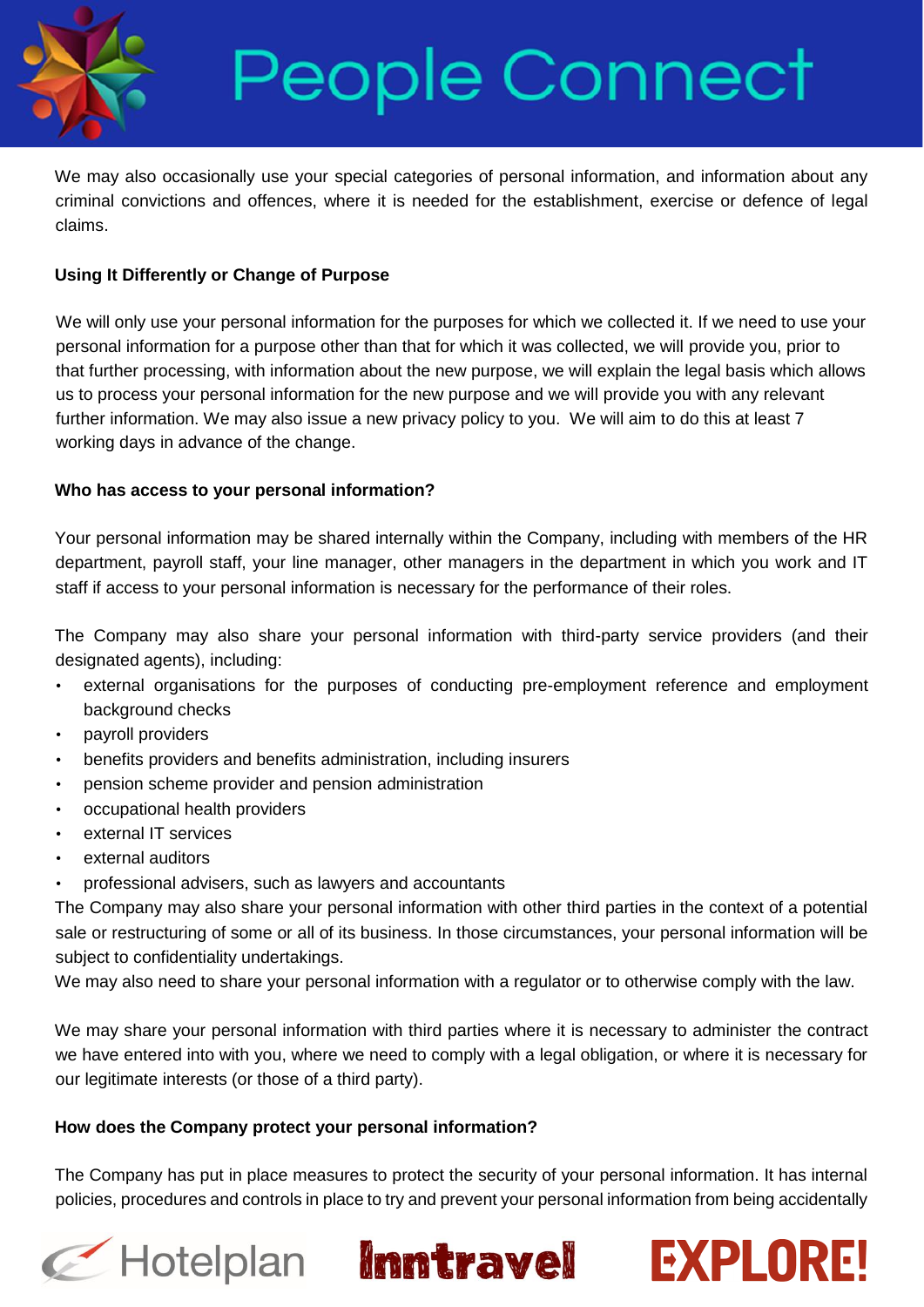

lost or destroyed, altered, disclosed or used or accessed in an unauthorised way. In addition, we limit access to your personal information to those employees, workers, agents, contractors and other third parties who have a business need to know in order to perform their job duties and responsibilities. You can obtain further information about these measures from our data protection officer*.* 

Where your personal information is shared with third-party service providers, we require all third parties to take appropriate technical and organisational security measures to protect your personal information and to treat it subject to a duty of confidentiality and in accordance with data protection law. We only allow them to process your personal information for specified purposes and in accordance with our written instructions and we do not allow them to use your personal information for their own purposes.

The Company also has in place procedures to deal with a suspected data security breach and we will notify the Information Commissioner's Office (or any other applicable supervisory authority or regulator) and you of a suspected breach where we are legally required to do so.

### **For how long does the Company keep your personal information?**

The Company will only retain your personal information for as long as is necessary to fulfil the purposes for which it was collected and processed, including for the purposes of satisfying any legal, tax, health and safety, reporting or accounting requirements.

The Company will generally hold your personal information for the duration of your employment or engagement. The exceptions are:

- any personal information supplied as part of the recruitment process will be retain for up to 6 month after notifying unsuccessful candidates of the outcome of their application. This takes into account the fact that a job applicant can bring a claim for discrimination in an Employment Tribunal within three months from the date of the rejection for the role, but also that this time limit can be extended where a Tribunal feels it is just and equitable to do so.
- personal information about criminal convictions and offences collected in the course of the recruitment process will be deleted once it has been verified through a DBS criminal record check, unless, in exceptional circumstances, the information has been assessed by the Company as relevant to the ongoing working relationship
- it will only be recorded whether a DBS criminal record check has yielded a satisfactory or unsatisfactory result, unless, in exceptional circumstances, the information in the criminal record check has been assessed by the Company as relevant to the ongoing working relationship
- if it has been assessed as relevant to the ongoing working relationship, a DBS criminal record check will nevertheless be deleted after [six months] or once the conviction is "spent" if earlier (unless information about spent convictions may be retained because the role is an excluded occupation or profession)
- disciplinary, grievance and capability records will only be retained until the expiry of any warning given but a summary disciplinary, grievance or performance management record will still be maintained for the duration of your employment.
- A full list of what data we hold and for how long can be found in our Employee Data Retention Policy Document





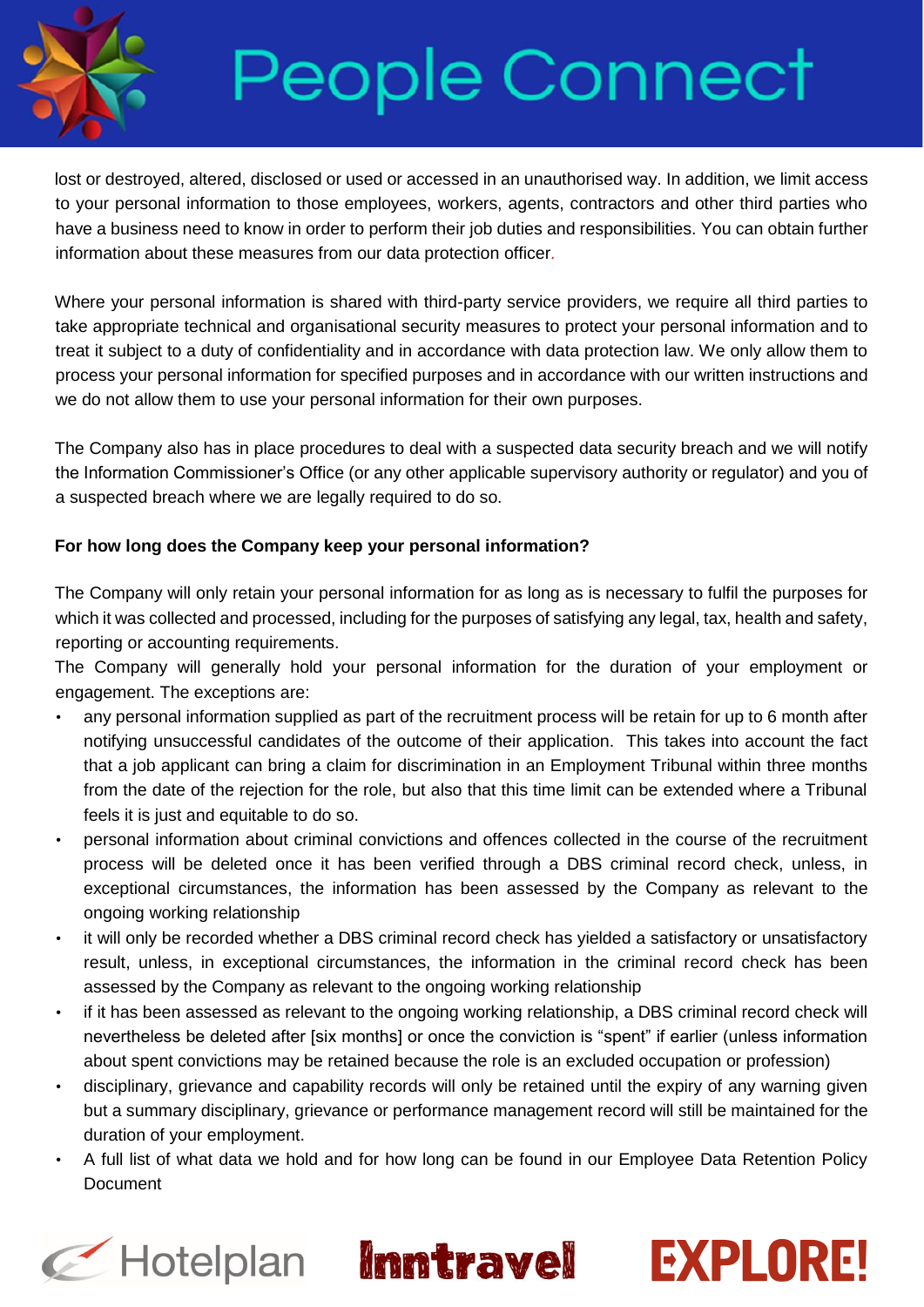

Personal information which is no longer to be retained will be securely and effectively destroyed or permanently erased from our IT systems and we will also require third parties to destroy or erase such personal information where applicable.

In some circumstances we may anonymise your personal information so that it no longer permits your identification. In this case, we may retain such information for a longer period.

### **Your rights in connection with your personal information**

It is important that the personal information we hold about you is accurate and up to date. Please keep us informed if your personal information changes via Cascade or our HR department if you do not use Cascade in your area of the business, e.g. you change your home address, during your working relationship with the Company so that our records can be updated. The Company cannot be held responsible for any errors in your personal information in this regard unless you have notified the Company of the relevant change.

As a data subject, you have a number of statutory rights. Subject to certain conditions, and in certain circumstances, you have the right to:

- request access to your personal information this is usually known as making a data subject access request and it enables you to receive a copy of the personal information we hold about you and to check that we are lawfully processing it
- request rectification of your personal information this enables you to have any inaccurate or incomplete personal information we hold about you corrected
- request the erasure of your personal information this enables you to ask us to delete or remove your personal information where there's no compelling reason for its continued processing, e.g. it's no longer necessary in relation to the purpose for which it was originally collected
- restrict the processing of your personal information this enables you to ask us to suspend the processing of your personal information, e.g. if you contest its accuracy and so want us to verify its accuracy
- object to the processing of your personal information this enables you to ask us to stop processing your personal information where we are relying on the legitimate interests of the business as our legal basis for processing and there is something relating to your particular situation which makes you decide to object to processing on this ground
- data portability this gives you the right to request the transfer of your personal information to another party so that you can reuse it across different services for your own purposes.

If you wish to exercise any of these rights, please contact your HR representative as list above. We may need to request specific information from you in order to verify your identity and check your right to access the personal information or to exercise any of your other rights. This is a security measure to ensure that your personal information is not disclosed to any person who has no right to receive it.

In the limited circumstances where you have provided your consent to the processing of your personal information for a specific purpose, you have the right to withdraw your consent for that specific processing at any time. This will not, however, affect the lawfulness of processing based on your consent before its withdrawal. If you wish to withdraw your consent, please contact HR representative as list above. Once we have received notification that you have withdrawn your consent, we will no longer process your personal